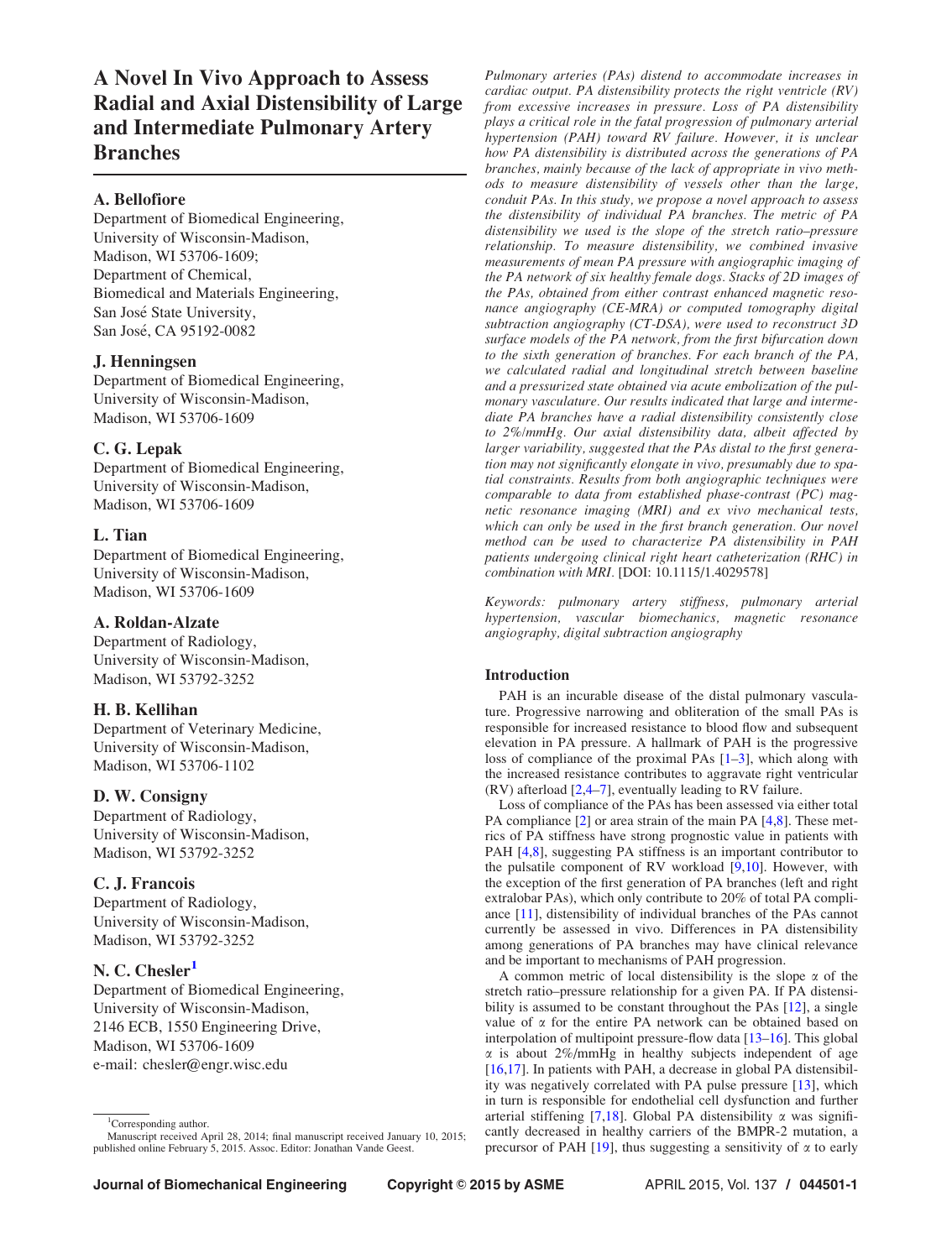<span id="page-1-0"></span>

Fig. 1 Flow chart of the process used to assess radial and axial distensibility from angiographic images. Stacks of 2D images, obtained with either CT-DSA or CE-MRA, were segmented to reconstruct 3D surface models of the PA network. Radial and axial distensibility were calculated for the first six branch generations. Note that in the text the branches R1 and L1 indicate the extralobar RPA and LPA, respectively.

pathological changes in PAH [\[20](#page-5-0),[21\]](#page-5-0). Whether differences in local  $\alpha$  exist within the pulmonary network in healthy or diseased states remains unknown, largely because techniques to measure PA branch  $\alpha$  in vivo do not exist.

In this study, we propose a novel method to evaluate the distensibility of individual PA branches in vivo. Under the assumption that the stretch ratio–pressure relationship is approximately linear in the physiological range of PA pressures, the slope  $\alpha$  can be estimated for each branch of the PA if strain and pressure are known at two different stretch levels. Our method combines measurements of PA pressure from RHC and geometry of individual PA branches from either computed tomography angiography or magnetic resonance angiography. In six healthy female dogs, we performed these measurements at baseline and after acute embolization of the PA to calculate radial and axial distensibility of the PAs. We compared our in vivo radial distensibility data with ex vivo measurements from mechanical tests.

### Methods

RHC. In vivo and ex vivo data were collected from six female beagles. The animals were approximately 1 year of age and their body weight was  $8.3 \pm 2.4$  (mean  $\pm$  standard deviation). Under general anesthesia and 100% oxygen ventilation, the animals underwent MRI, computed tomography angiography, and RHC twice, first to obtain PA hemodynamic and morphometric data at baseline (PRE) and second to measure the same parameters after acute elevation of PA pressure via embolization (POST). Surgical procedures are described in more detail elsewhere [[22\]](#page-5-0). Briefly, the external jugular vein was catheterized to place a fluid-filled pressure catheter for measuring PA pressure and cardiac output via thermodilution. The same access was used to repeatedly inject polyvinyl alcohol microbeads (Contour SE Microspheres, Boston Scientific, Natick, MA) into the right atrium. PA pressure was measured intermittently and bead injection was continued until mean PA pressure was greater than 30 mmHg. Dogs were euthanized after the POST tests. All the procedures were approved by the Institutional Animal Care and Use Committee (IACUC) of the University of Wisconsin-Madison. After euthanasia, extralobar PAs were harvested for mechanical testing.

CT-DSA. Flat-detector computed tomography angiography [[23,24](#page-5-0)] was performed on a C-arm flat-panel detector scanner (Artis Zeego, Siemens, Germany). The acquisition included a mask run (no contrast) and a fill run (contrast-enhanced). The contrast agent (60 ml of Imeron 400) was injected into the right atrium at 5 ml/s, followed by 60 ml of saline flush. Acquisition parameters were: acquisition time 20 s/run,  $70 \text{ kV}$ ,  $512 \times 512$  matrix, projection on  $30 \times 40$  cm flat panel size, 200 deg total angle, 0.4 deg/frame, 496 frames total, dose  $1.2 \mu Gy$ /frame. The fill run acquisition was triggered to the detection of the arrival of the

contrast bolus. A dedicated program (DynaCT, Siemens, Germany) was used to acquire and postprocess the angiographic data. Postprocessing included reconstruction of both mask run and fill run. Digital subtraction was performed to obtain CT-like projections (8-mm thickness, 1-mm spacing) to visualize the pulmonary vasculature. Ventilation was suspended during the scan (breath hold) to prevent respiration-induced motion artifacts.

CE-MRA. CE-MRA was performed on a clinical 3.0 T scanner (MR750, GE Healthcare, Waukesha, WI) with gradients operating in Zoom mode (40 mT/m gradient strength, 150-mT/m/ms slew rate). Intravenous contrast (0.10 mmol/kg of gadobenate dimeglumine) was administered at 2 ml/s, followed by 25 ml of saline flush. Acquisition was performed during the steady state after the administration of contrast. Parameters were adjusted to optimize spatial resolution, acquisition duration and vascular contrast-tonoise-ratio. CE-MRA parameters were:  $34 \times 30 \times 27.2$  cm field of view,  $256 \times 200 \times 180$  matrix,  $\pm 83.3$  kHz bandwidth, TR/TE  $=$  3.4/1.1 ms (fractional echo), and flip angle of 25 deg, for a true spatial resolution of  $1.3 \times 1.5 \times 1.5$  mm. Autocalibrating reconstruction for Cartesian acquisition with an acceleration factor of 3.75 was used to reduce the acquisition time. CE-MRA was performed during end expiration.

Radial and Axial Distensibility. Stacks of 2D images of the pulmonary vasculature (from CT-DSA or CE-MRA) were analyzed using Mimics 15 (Materialise, Leuven, Belgium) to reconstruct 3D surface models of the PA network. The image analysis is summarized in Fig. 1. Image thresholding was performed to segment the PA network. Segmentation threshold was selected manually for each dataset to include as many PA branches as possible while still allowing the PAs to be isolated from veins. The 3D model was further refined to isolate the PAs using standard editing tools. The principal left and right arterial pathways were identified and centerlines were calculated by using an algorithm available in the MedCAD Mimics module. Major branching points were chosen to divide each pathway into arterial segments. Starting the bifurcation distal to the main PA, segments were selected down to the sixth generation for each pathway. For each generation, branch length and average best-fit diameters were calculated for the PRE and POST data. Radial distensibility  $\alpha_{rad}$  was calculated dividing the radial strain by the increase in mean PA pressure as follows:

$$
\alpha_{\rm rad} = \frac{D_{\rm POST} - D_{\rm PRE}}{D_{\rm PRE}(\bar{P}_{\rm POST} - \bar{P}_{\rm PRE})}
$$
(1)

where  $D_{PRE}$  and  $D_{POST}$  are the average best-fit diameter of the PA branch at baseline and after embolization, respectively, and  $\bar{P}_{PRE}$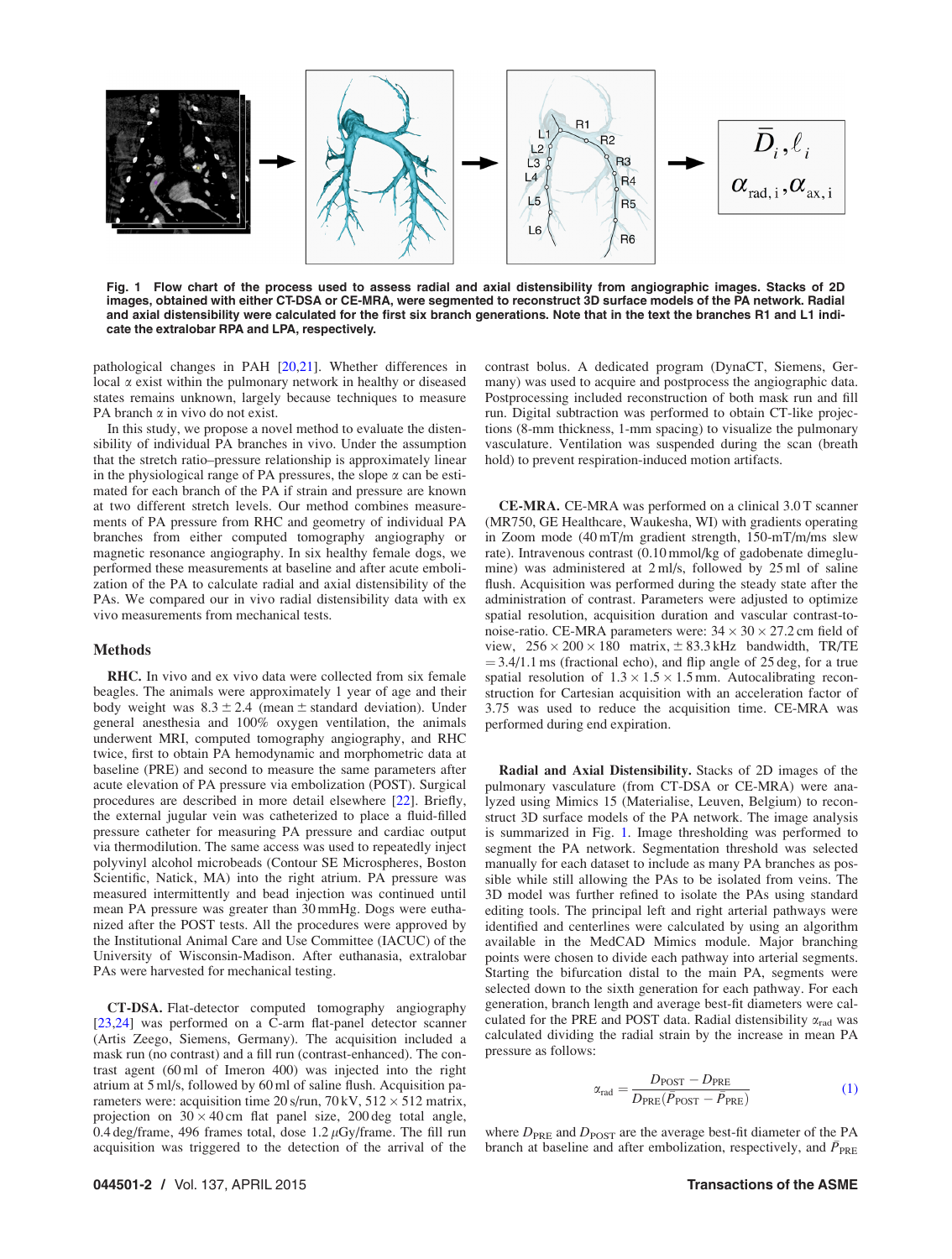and  $\bar{P}_{\text{POST}}$  are the corresponding values of mean PA pressure. Similarly, the axial distensibility  $\alpha_{ax}$  was calculated as

$$
\alpha_{\text{ax}} = \frac{\ell_{\text{POST}} - \ell_{\text{PRE}}}{\ell_{\text{PRE}}(\bar{P}_{\text{POST}} - \bar{P}_{\text{PRE}})}
$$
(2)

where  $\ell_{\text{PRE}}$  and  $\ell_{\text{POST}}$  are the length of the PA branch at baseline and after embolization, respectively.

PC MRI. MRI studies were performed on a clinical 3 T scanner (MR750, GE Healthcare, Waukesha, WI) using an eight-channel cardiac coil and vector electrocardiographic (ECG) gating. 2D PC images were acquired in double oblique planes through the left PA (LPA) and right PA (RPA). Image parameters for 2D PC imaging were:  $35 \times 26$  cm field of view,  $256 \times 160$  matrix, 7 mm slice,  $\pm$  62.5 kHz bandwidth, 150 cm/s velocity encode ("venc"),  $TR/TE = 5.5/2.6$  ms (full echo), and segmentation factor of 8, for a true temporal resolution of 44 ms. Twenty interpolated time frames were reconstructed. One slice was acquired while suspending ventilation for approximately 15–17 s.

In order to measure cross-sectional area of the LPA and RPA, the 2D PC images were analyzed using the CV Flow analysis tool (Medis, Leiden, The Netherlands). The LPA and RPA contours were segmented manually on the magnitude images over the entire cardiac cycle to evaluate the cross-sectional area A. For each phase of the cardiac cycle, the branch diameter was calcueach phase of the cardiac cycle, the branch diameter was calculated as  $D = \sqrt{4A/\pi}$ . The cycle-average diameters  $\overline{D}_{PRE}$  and  $\overline{D}_{\text{POST}}$  were used to calculate  $\alpha_{\text{rad}}$  with Eq. [\(1\)](#page-1-0).

Mechanical Tests. After euthanasia, the intact large proximal PAs were harvested and any connective tissue was removed before a photograph was taken of the intact PAs to measure PA length ex vivo. Next, a short ring from each PA (LPA and RPA) was cut and opened, and its cross section was photographed for measuring the geometry of the artery at its stress-free state. The cut-open ring was taken as the circumferentially oriented specimen for uniaxial testing. The specimen was clamped by selfaligning grips on each end in an Instron 5548 MicroTester tensile testing system (Instron, Norwood, MA), equipped with a 10 N load cell. The tissue specimen was immersed in phosphatebuffered saline (PBS) at  $37^{\circ}$ C in an environmental chamber throughout the test.

For each specimen, the stress–stretch curve was used to evaluate an equivalent ex vivo radial distensibility  $\alpha$  to be compared with the in vivo data ( $\alpha_{\rm rad}$ ). The in vivo circumferential stress  $\sigma$ corresponding to the mean PA pressure  $(\bar{P})$  measured in vivo was calculated using the law of Laplace, as follows:

$$
\sigma = \frac{\bar{P} \times D}{2h} \tag{3}
$$

where  $D$  and  $h$  are, respectively, the inner diameter and thickness of the PA branch at pressure  $P$ . While the inner diameter  $(D)$  was obtained from in vivo CT-DSA measurements, the wall thickness (h) was calculated with the incompressibility condition using the PA geometry at the stress-free state, the in vivo inner diameter, and the in vivo axial stretch. The in vivo axial stretch of each PA (LPA and RPA) at baseline or after embolization was calculated as the ratio of the in vivo PA length measured from CT-DSA at baseline or after embolization to the reference PA length measured from ex vivo photograph. With the in vivo circumferential stress calculated by Eq. (3), the corresponding circumferential stretch was found from the stress–stretch curve obtained from mechanical testing. The radial distensibility from ex vivo mechanical data was calculated using the following equation (equivalent to Eq. [\(1\)](#page-1-0)):

$$
\alpha_{\rm rad} = \frac{\lambda_{\rm POST} - \lambda_{\rm PRE}}{\lambda_{\rm PRE}(\bar{P}_{\rm POST} - \bar{P}_{\rm PRE})}
$$
(4)

### Journal of Biomechanical Engineering APRIL 2015, Vol. 137 / 044501-3

where  $\lambda_{PRE}$  and  $\lambda_{POST}$  are the radial stretches obtained from the stress–stretch curve at baseline pressure ( $\bar{P}_{PRE}$ ) and after embolization ( $\bar{P}_{\text{POST}}$ ), respectively.

Statistical Analysis. For both angiographic techniques, one set of distensibility measurements was obtained from each animal. Statistical analysis was performed on these six datasets. All results are presented as mean  $\pm$  standard error (SE). The relative difference between the two methods is calculated as the absolute value of the difference divided by the value obtained from CE-MRA. Changes in  $\alpha$  along the six PA generations included in this study were analyzed using a linear mixed-effect model with repeated measures (generalized least squares). An autoregressive correlation structure was assumed between repeated measurements. Tukey's honestly significant differences were used as a posthoc test of significance. Comparison between data obtained from CT-DSA and CE-MRA was performed using a two-tailed paired Student's t-test. The same test was used to compare PA diameters from either angiographic technique with data from 2D PC MRI, and to compare distensibility data in vivo with data from ex vivo mechanical tests. A probability value  $p < 0.05$  was considered evidence of statistical difference.

#### Results

PA Distensibility In Vivo. Measurements of PA diameter at baseline (PRE) and radial distensibility  $\alpha_{rad}$  for each branch generation from both CT-DSA and CE-MRA are shown in Table [1.](#page-3-0) For the RPA, the average values of  $\alpha_{\rm rad}$  ranged between 1.47% and 2.63%/mmHg when calculated from CT-DSA data, and between 1.81% and 2.29%/mmHg when calculated from CE-MRA data. For the LPA, the average  $\alpha_{rad}$  ranged between 1.49% and 2.17%/ mmHg (CT-DSA) and between 1.99% and 3.33%/mmHg (CE-MRA). None of the branches from second to sixth generation had distensibility significantly different from the first branch generation (both RPA and LPA). We found no statistical differences between the results from the two angiographic techniques, with the only exception of the third branch generation of the LPA, where CE-MRA-based  $\alpha_{rad}$  was significantly larger than CT-DSA.

Table [2](#page-3-0) reports the values of PA branch length at baseline (PRE) and axial distensibility  $\alpha_{ax}$  for all branch generations. Average  $\alpha_{ax}$  for both LPA and RPA ranged between slightly negative values to positive values, consistently lower than  $\alpha_{rad}$ . Axial distensibility was generally lower in generations 2–6 compared to the first generation, although the trend was significant only in the LPA (from CT-DSA data) and in few isolated cases. We found no significant difference between  $\alpha_{ax}$  estimated from CT-DSA and CE-MRA.

Comparison With PC MRI. We compared the radial distensibility  $\alpha_{rad}$  calculated from CT-DSA and CE-MRA with calculations from PC MRI data. Only first branch generation data (LPA and RPA) were available from PC MRI. Radial distensibility values from PC MRI tended to be smaller than those obtained from either angiographic technique, but we found no significant differences among imaging methods (Table [3](#page-3-0)).

Comparison With Ex Vivo Mechanical Tests. We also compared the radial distensibility  $\alpha_{rad}$  calculated from ex vivo mechanical tests with those obtained from angiographic and PC MRI methods; again, only first branch generation data (LPA and RPA) were available from ex vivo tests. Ex vivo estimates of  $\alpha_{rad}$ tended to be lower than in vivo angiographic measurements, and in one case (CT-DSA-based estimate of  $\alpha_{rad}$  for the RPA) the difference was statistically significant (Table [3\)](#page-3-0).

Resolution Limits. In order to be captured by the in vivo approach proposed here, changes in length or diameter of the PA branches should be larger than the spatial resolution limits of the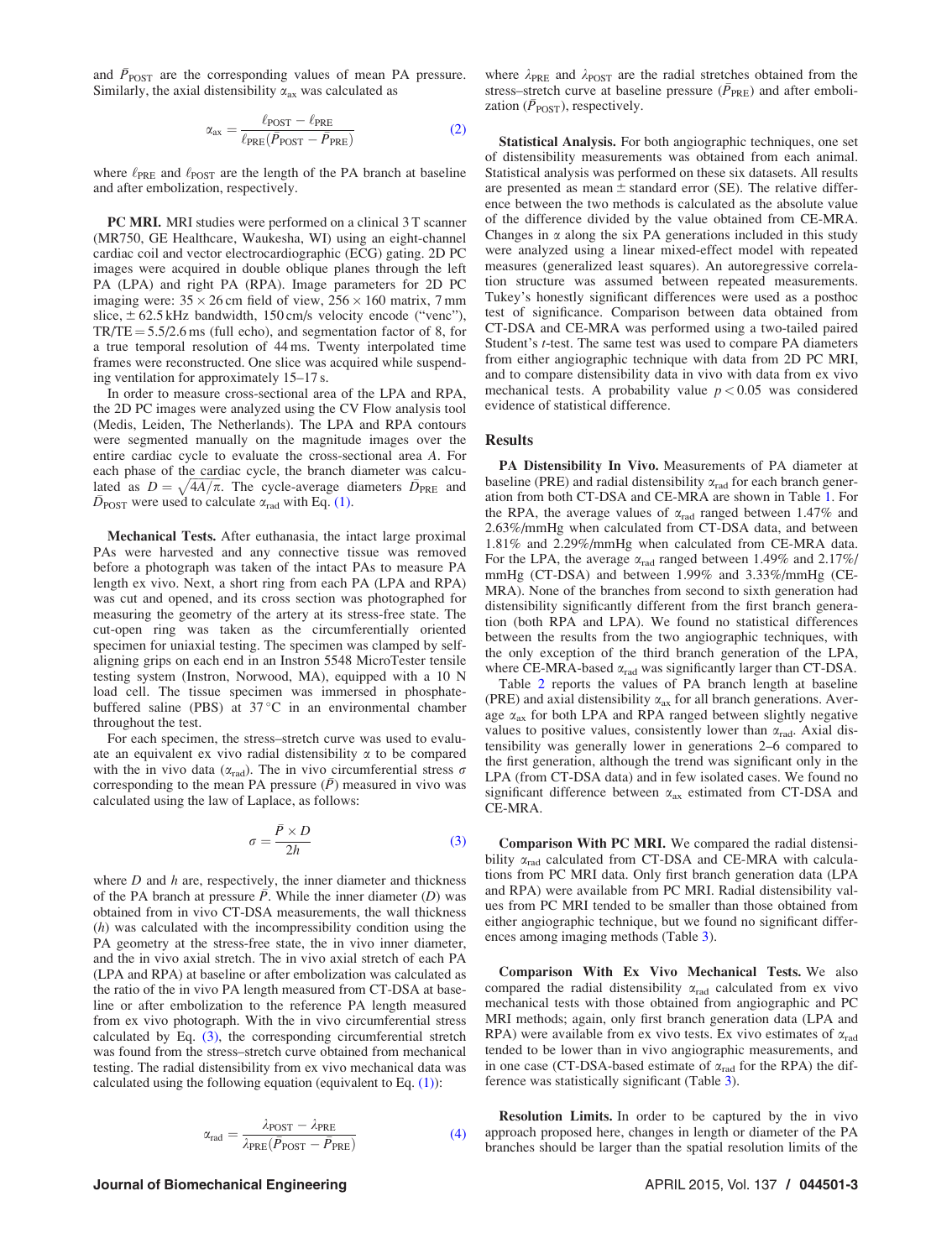<span id="page-3-0"></span>Table 1 PA branch average diameter at baseline (PRE) and radial distensibility for the six generations of RPA and LPA branches, estimated from CT-DSA and CE-MRA data. For each branch generation of RPA and LPA, the relative difference in  $x_{rad}$  between the two methods is included.

|                        |                                                             | Radial distensibility |                              |                              |                              |                              |                              |  |
|------------------------|-------------------------------------------------------------|-----------------------|------------------------------|------------------------------|------------------------------|------------------------------|------------------------------|--|
| Branch generation      |                                                             |                       | 2                            | 3                            | 4                            | 5                            | 6                            |  |
|                        | RPA                                                         |                       |                              |                              |                              |                              |                              |  |
| $D_{PRE}(mm)$          | CT-DSA                                                      | $8.71 \pm 0.42$       | $7.52 \pm 0.45^{\dagger}$    | $6.95 \pm 0.27^{\dagger}$    | $5.35 \pm 0.28^{\dagger}$    | $4.02 \pm 0.31^{\dagger}$    | $2.43 \pm 0.21^{\dagger}$    |  |
|                        | <b>CE-MRA</b>                                               | $7.81 \pm 0.29$       | $6.99 \pm 0.29$ <sup>t</sup> | $6.57 \pm 0.26$ <sup>†</sup> | $5.40 \pm 0.38$ <sup>T</sup> | $4.41 \pm 0.49$ <sup>t</sup> | $3.29 \pm 0.55^{\dagger}$    |  |
| $\alpha_{rad}(\%mmHg)$ | CT-DSA                                                      | $2.42 \pm 0.42$       | $2.63 \pm 0.56$              | $1.56 \pm 0.30$              | $1.47 \pm 0.31$              | $1.76 \pm 0.39$              | $2.10 \pm 0.48$              |  |
|                        | <b>CE-MRA</b>                                               | $2.29 \pm 0.40$       | $2.23 \pm 0.41$              | $1.81 \pm 0.35$              | $1.84 \pm 0.44$              | $2.10 \pm 0.54$              | $2.11 \pm 0.62$              |  |
|                        | $\Delta \alpha_{\rm rad} / \alpha_{\rm rad, CE-MRA}$<br>LPA | $0.53 \pm 0.20$       | $0.66 \pm 0.53$              | $0.30 \pm 0.08$              | $0.56 \pm 0.22$              | $0.35 \pm 0.08$              | $0.64 \pm 0.11$              |  |
| $D_{PRE}$ (mm)         | CT-DSA                                                      | $8.05 \pm 0.30$       | $7.35 \pm 0.35^{\dagger}$    | $7.24 \pm 0.54^{\dagger}$    | $5.67 \pm 0.29$ <sup>†</sup> | $4.29 \pm 0.32^{\dagger}$    | $2.61 \pm 0.37$ <sup>†</sup> |  |
|                        | <b>CE-MRA</b>                                               | $6.85 \pm 0.28$       | $6.55 \pm 0.20$              | $5.92 \pm 0.12^{\dagger}$    | $5.28 \pm 0.26$ <sup>T</sup> | $3.76 \pm 0.36$ <sup>T</sup> | $2.66 \pm 0.37$              |  |
| $\alpha_{rad}(\%mmHg)$ | CT-DSA                                                      | $2.17 \pm 0.31$       | $2.14 \pm 0.45$              | $1.79 \pm 0.64$              | $1.61 \pm 0.42$              | $1.49 \pm 0.38$              | $1.91 \pm 0.62$              |  |
|                        | <b>CE-MRA</b>                                               | $2.30 \pm 0.43$       | $2.15 \pm 0.47$              | $2.34 \pm 0.59$ <sup>*</sup> | $1.99 \pm 0.38$              | $2.51 \pm 0.62$              | $3.33 \pm 0.90$              |  |
|                        | $\Delta \alpha_{\rm rad} / \alpha_{\rm rad, CE-MRA}$        | $0.33 \pm 0.09$       | $0.62 \pm 0.39$              | $0.31 \pm 0.12$              | $0.54 \pm 0.12$              | $0.43 \pm 0.09$              | $0.63 \pm 0.08$              |  |

Values are expressed as mean  $\pm$  SE.

 $p < 0.05$ , compared to CT-DSA;

 $\phi p < 0.05$ , compared to the first branch generation.

Table 2 PA branch length at baseline (PRE) and axial distensibility for the six generations of RPA and LPA branches, estimated from CT-DSA and CE-MRA data. For each branch generation of RPA and LPA, the relative difference in  $\alpha_{ax}$  between the two methods is included.

|                            |                                                      | Axial distensibility |                            |                            |                               |                            |                               |
|----------------------------|------------------------------------------------------|----------------------|----------------------------|----------------------------|-------------------------------|----------------------------|-------------------------------|
| Branch generation          |                                                      |                      | $\mathfrak{2}$             | 3                          | $\overline{4}$                | 5                          | 6                             |
|                            | RPA                                                  |                      |                            |                            |                               |                            |                               |
| $L_{PRE}$ (mm)             | CT-DSA                                               | $14.33 \pm 0.95$     | $31.19 \pm 1.07^{\dagger}$ | $44.97 \pm 2.04^{\dagger}$ | $62.23 \pm 3.02^{\dagger}$    | $83.25 \pm 3.80$           | $112.68 \pm 3.82^{\dagger}$   |
|                            | <b>CE-MRA</b>                                        | $9.75 \pm 1.56$      | $25.35 \pm 2.66^{\dagger}$ | $38.61 \pm 3.35^{\dagger}$ | $50.85 \pm 5.37^{\dagger}$    | $67.18 \pm 7.37^{\dagger}$ | $104.95 \pm 2.42$             |
| $\alpha_{\rm ax}$ (%/mmHg) | CT-DSA                                               | $1.11 \pm 0.58$      | $-0.29 \pm 0.29^{\dagger}$ | $0.32 \pm 0.12$            | $-0.06 \pm 0.05$              | $0.11 \pm 0.04$            | $-0.07 \pm 0.12$ <sup>†</sup> |
|                            | <b>CE-MRA</b>                                        | $1.88 \pm 0.49$      | $0.42 \pm 0.63$            | $-0.13 \pm 0.17^{\dagger}$ | $0.04 \pm 0.06$               | $0.21 \pm 0.15$            | $0.74 \pm 0.92$               |
|                            | $\Delta \alpha_{\alpha x}/\alpha_{\alpha x},$ CE-MRA | $0.65 \pm 0.19$      | $2.04 \pm 0.67$            | $2.04 \pm 0.98$            | $1.97 \pm 0.37$               | $1.08 \pm 0.33$            | $0.95 \pm 0.024$              |
|                            | LPA                                                  |                      |                            |                            |                               |                            |                               |
| $L_{PRE}$ (mm)             | CT-DSA                                               | $6.22 \pm 0.60$      | $15.55 \pm 2.27^{\dagger}$ | $22.32 \pm 0.96^{\dagger}$ | $35.86 \pm 1.67^{\dagger}$    | $53.94 \pm 3.74^{\dagger}$ | $82.83 \pm 1.87$ <sup>t</sup> |
|                            | <b>CE-MRA</b>                                        | $5.26 \pm 1.47$      | $14.42 \pm 3.26^{\dagger}$ | $20.13 \pm 0.96^{\dagger}$ | $33.88 \pm 2.98$ <sup>†</sup> | $48.08 \pm 3.84^{\dagger}$ | $81.08 \pm 4.71$ <sup>†</sup> |
| $\alpha_{ax}$ (%/mmHg)     | CT-DSA                                               | $1.54 \pm 0.33$      | $-0.01 \pm 0.27^{\dagger}$ | $0.33 \pm 0.30^{\dagger}$  | $-0.00 \pm 0.13^{\dagger}$    | $0.43 \pm 0.27^{\dagger}$  | $-0.33 \pm 0.28$              |
|                            | <b>CE-MRA</b>                                        | $0.57 \pm 0.56$      | $1.30 \pm 0.27$            | $0.27 \pm 0.50$            | $-0.35 \pm 0.19$              | $-0.06 \pm 0.10$           | $-0.28 \pm 0.32$              |
|                            | $\Delta \alpha_{ax}/\alpha_{ax},$ CE-MRA             | $1.38 \pm 0.64$      | $0.95 \pm 0.23$            | $1.67 \pm 0.99$            | $1.61 \pm 0.38$               | $2.53 \pm 0.64$            | $0.85 \pm 0.37$               |

Values are expressed as mean  $\pm$  SE.

 $p < 0.05$ , compared to CT-DSA;

 $\bar{p}$  < 0.05, compared to the first branch generation.

imaging technique. We compared the average dilatation (Fig. 2) and elongation (Fig. [3](#page-4-0)) of each branch of LPA and RPA with the resolution limit of CE-MRA, which is the technique with the poorer spatial resolution (1.5 mm). Figure 2 illustrates that the acute pressure increase resulted in values of PA branch dilatation above the resolution limit, with the exception of the sixth branch

Table 3 Radial distensibility for RPA and LPA (first branch generation), measured in vivo (CT-DSA, CE-MRA, PC MRI) and ex vivo (mechanical tests).

|                  | Radial distensibility, $\alpha_{rad}$ (%/mmHg) |                 |  |  |
|------------------|------------------------------------------------|-----------------|--|--|
| <b>Branch</b>    | <b>RPA</b>                                     | LPA             |  |  |
| CT-DSA           | $2.42 \pm 0.42^{\dagger}$                      | $2.17 \pm 0.31$ |  |  |
| CE-MRA           | $2.29 \pm 0.40$                                | $2.30 \pm 0.43$ |  |  |
| <b>PC MRI</b>    | $1.59 \pm 0.50$                                | $1.89 \pm 0.62$ |  |  |
| Mechanical tests | $1.64 \pm 0.22$                                | $1.74 \pm 0.29$ |  |  |

Values are expressed as mean  $\pm$  SE.

 $p < 0.05$ , compared to PC MRI;

 $\tau_p$  < 0.05, compared to mechanical tests.

044501-4 / Vol. 137, APRIL 2015 Transactions of the ASME



Fig. 2 Change in average diameter of the six branch generations of RPA (solid line) and LPA (dashed line) from PRE to POST. Error bars show the SE. The straight dotted line represents the spatial resolution limit of CE-MRA (1.5 mm).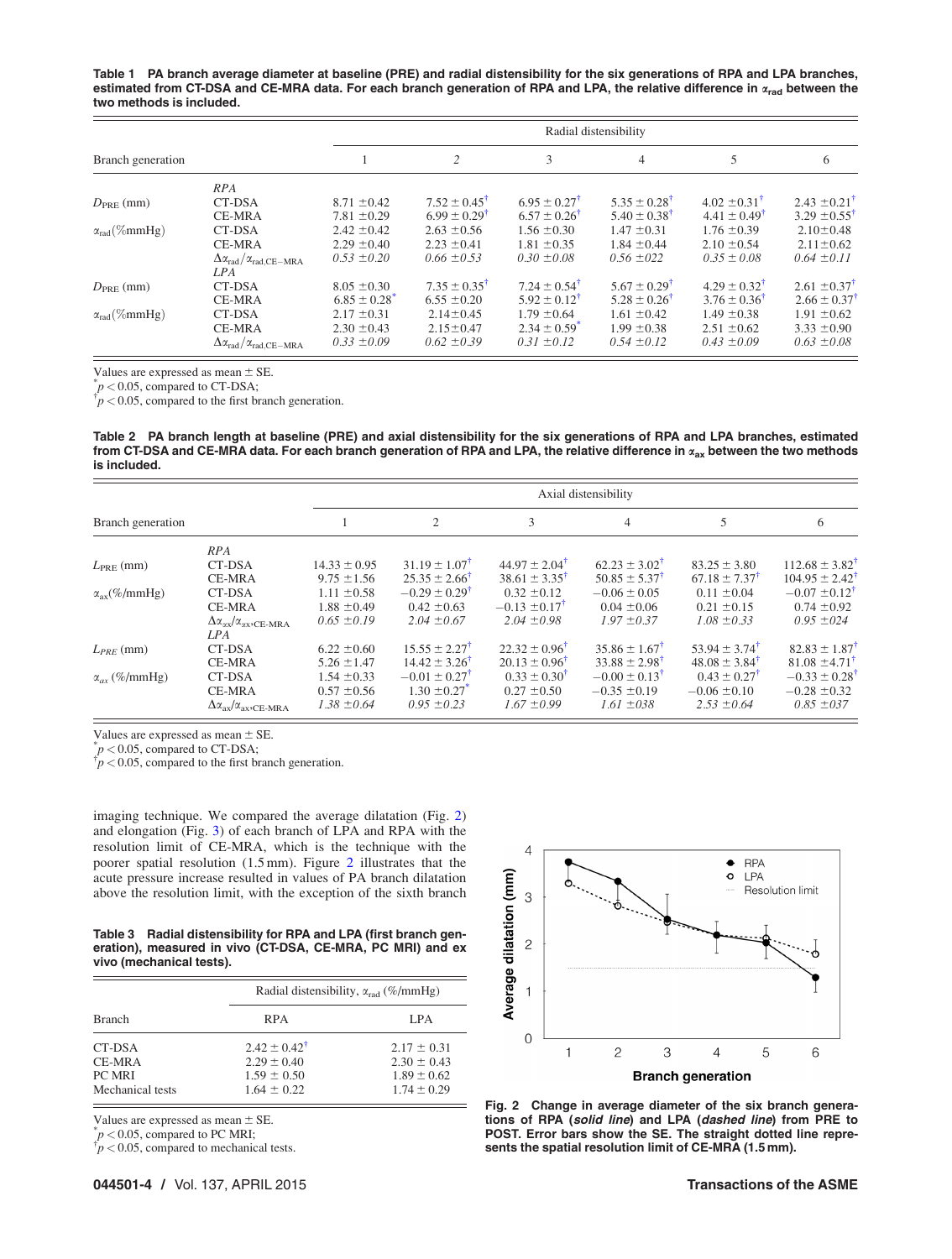<span id="page-4-0"></span>

Fig. 3 Change in length of the six branch generations of RPA (solid line) and LPA (dashed line) from PRE to POST. Error bars show the SE. The straight dotted line represents the spatial resolution limit of CE-MRA (1.5 mm).

generation, whose dilatation is of the same order of the resolution limit. Branch elongation data are also generally above the resolution limit, with the exception of the first generation of LPA and fourth generation of RPA (Fig. 3).

### **Discussion**

In this study we present a novel in vivo approach to estimate distensibility of individual branches of the PA network. To the best of our knowledge, this is the first method that allows for in vivo assessment of compliance properties of arterial branches distal to the first generation (LPA and RPA). Additionally, our method can be used to assess both radial and axial distensibility.

Combining invasive PA pressure measurements with angiographic imaging of the pulmonary vasculature has potential clinical application. CT-DSA can be performed during RHC [[25\]](#page-5-0), so that hemodynamic and structural data can be obtained simultaneously. In contrast, methods based on simultaneous MRI and RHC have only been used in pilot studies and are not yet established clinical research tools [\[26–29\]](#page-5-0).

To assess PA distensibility from the slope of the diameter–pressure relationship, our approach requires that data be obtained at two different PA stretch levels. In our preclinical study, we used acute embolization to alter the mean pressure in the PAs. In future clinical applications of our method, an acute increase in PA pressure can be obtained via physical exercise, taking advantage of the positive relationship between cardiac output and PA pressure [[30](#page-5-0)]. Alternatively, PA pressure can be temporarily increased via dobutamine infusion, which is often done clinically for stress testing [[31,32](#page-5-0)].

Previous studies, based on the distensibility model proposed by Linehan [[12\]](#page-5-0), determined that the radial distensibility of the PA network measured globally, and assumed constant throughout, is approximately  $\sim$ 2%/mmHg [[16,17](#page-5-0)]. Unlike Linehan's method, our approach measures the distensibility of individual branches of the PA network. According to our results, each PA branches down to the sixth generation has radial distensibility close to  $\sim$  2%/ mmHg, thus supporting the Linehan model. However, whether the decrease in PA network distensibility observed in patients with PAH [\[13](#page-5-0)] is consistent in all the PAs down to 1–2 mm diameter (the spatial resolution limit of our angiographic methods) remains unknown. Future clinical application of our method will address this knowledge gap. In addition, our approach can be used to investigate the contribution of individual arterial branches to sex-related difference in PA distensibility observed in healthy subjects [\[33](#page-5-0)].

This study was the first to assess axial distensibility in the pulmonary vasculature. Axial distensibility was markedly lower than radial distensibility, with the significant exception of the first

branch generation (LPA and RPA), which distended comparably in both radial and axial directions. We speculate that PA branches distal to the first generation had limited ability to distend axially due to the effects of tethering forces, spatial constraints in the chest cavity and external pressure from inflated alveoli.

Both CT-DSA and CE-MRA can be used clinically to obtain a spatially resolved time-averaged representation of the pulmonary vasculature. Our results indicate that the two imaging methods provide comparable radial and axial distensibilities. In addition, the two methods similarly tended to overestimate radial distensibility in the first branch generation (LPA and RPA), where a comparison was possible with PC MRI and with ex vivo mechanical tests. Therefore, accuracy should not be a deciding factor when selecting the angiographic method to assess PA distensibility. The main advantage of CE-MRA is the absence of ionizing radiation, whereas CT-DSA can be performed simultaneously with RHC.

Several limitations in this study must be acknowledged. The spatial resolution of both angiographic methods used here was approximately 1 mm, which limited the scope of our analysis to the first six branch generations. For these branch generations, in our experimental model the pressure increase induced changes in arterial diameter and length above the spatial resolution limit of the imaging techniques. This is not a limitation intrinsic to our method and future extension of distensibility measurements to smaller arteries (via improved imaging resolution) may have important clinical implications because of the significant contribution of smaller PAs to the total arterial distensibility [\[11](#page-5-0)]. We used the same value of pressure, measured invasively in the main PA only (zeroth generation), for all the branches included in our analysis, therefore neglecting possible spatial variations in pressure. Also, to calculate distensibility, we assumed a linear relationship between PA diameter (normalized to baseline) and pressure. Since the relationship is slightly curvilinear [\[30](#page-5-0)], future clinical applications of our method should include measurements at more than two pressure levels, either via incremental exercise or via progressive increase in dobutamine dosage. Finally, our uniaxial mechanical tests are an approximation of the actual biaxial loading experienced by the PAs in vivo. Inflation–extension tests are a more realistic representation of the physiological loading [[34\]](#page-5-0) and would provide a better validation of our in vivo measurements.

## **Conclusions**

We presented an in vivo method to assess both axial and radial distensibility in the large and intermediate PAs. For the first time, this method allows for measuring mechanical properties of individual branches distal to the first generation. Our results indicate that large and intermediate PA branches have comparable radial distensibility, close to the 2%/mmHg value previously estimated for the entire PA network. Computed tomography angiography and magnetic resonance angiography provide comparable results. Established in vivo and ex vivo methods, which can only be used in the first branch generation, provided a preliminary validation of our novel approach.

#### Acknowledgment

The authors gratefully acknowledge funding support from NIH 1R01HL105598 (NCC) and Department of Radiology (CJF).

### References

- [1] Hunter, K. S., Lee, P.-F., Lanning, C. J., Ivy, D. D., Kirby, K. S., Claussen, L. R., Chan, K. C., and Shandas, R., 2008, "Pulmonary Vascular Input Impedance is a Combined Measure of Pulmonary Vascular Resistance and Stiffness and Predicts Clinical Outcomes Better Than Pulmonary Vascular Resistance Alone in Pediatric Patients With Pulmonary Hypertension," [Am. Heart J.,](http://dx.doi.org/10.1016/j.ahj.2007.08.014) 155(1), pp. 166–174.
- [2] Mahapatra, S., Nishimura, R. A., Sorajja, P., Cha, S., and McGoon, M. D., 2006, "Relationship of Pulmonary Arterial Capacitance and Mortality in Idiopathic Pulmonary Arterial Hypertension," [J. Am. Coll. Cardiol.,](http://dx.doi.org/10.1016/j.jacc.2005.09.054) 47(4), pp. 799–803.